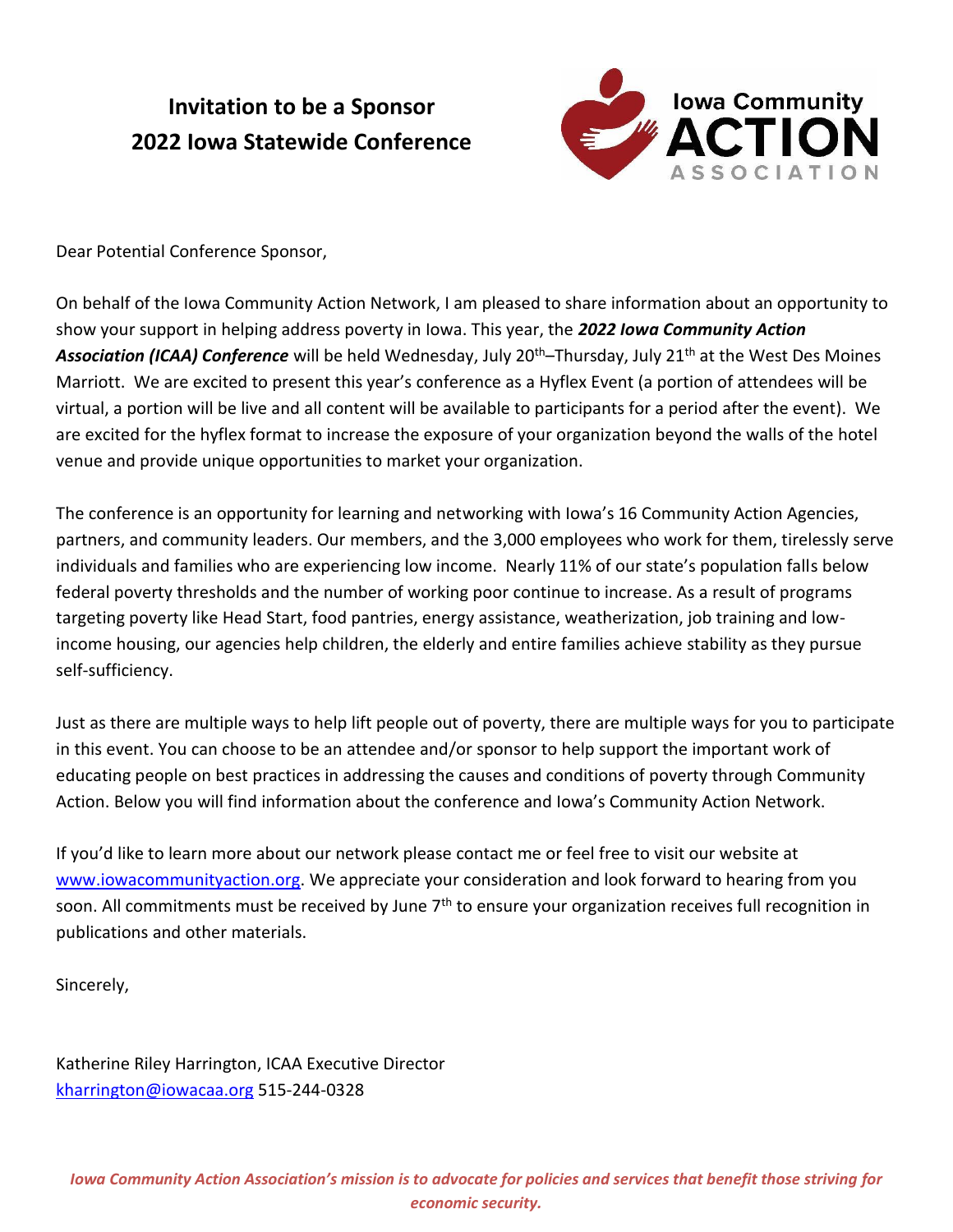### *Why Sponsor?*

The 2022 ICAA Conference is a great opportunity for sponsors to network with more than 250 in-person and virtual conference attendees – many of whom will share your information with their over 3,000 colleagues throughout Iowa. While educating and informing attendees about your products and services, you are also supporting agencies who collectively administer nearly \$209 million annually to alleviate the causes and conditions of poverty. Come be a part of our fight against poverty!

## *History of ICAA*

The Iowa Community Action Association has its roots in the War on Poverty, which was declared by President Lyndon B. Johnson in 1964. In signing the Economic Opportunity Act, Johnson created the Office of Economic Opportunity, as well as local Community Action Agencies throughout the country. Today, every county in Iowa is served by a Community Action Agency, providing services directly to Iowans with lowincome.

ICAA's mission is *to advocate for policies and services that benefit those striving for economic security.* Since the '80s, the association has held this annual conference. In the years since, ICAA has continued to advocate for legislation and funding to aid the fight against poverty and to provide training opportunities and technical support to enhance the ability of agencies to serve individuals and families. Today, ICAA is an active association and widely respected as a strong advocate for services that help communities reduce poverty.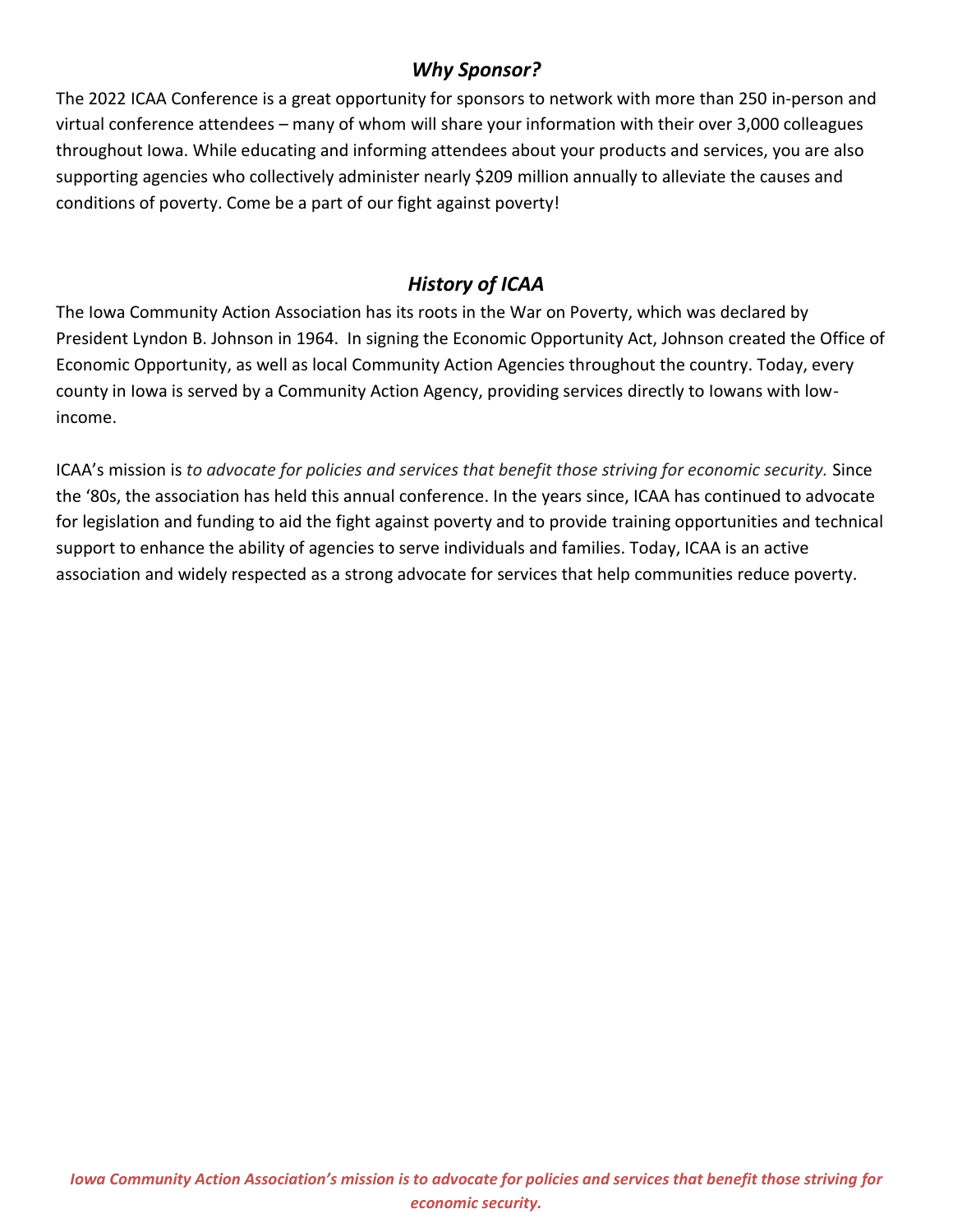

### *2022 Iowa Community Action Association Conference - Sponsorship Form*

July 20th -21st ~ [www.iowacommunityaction.org](http://www.iowacommunityaction.org/)

West Des Moines Marriott Hotel ~ 1250 Jordan Creek Pkwy, West Des Moines, IA 50266 *Please submit no later than June 7th, 2022* 

Business Name: \_\_\_\_\_\_\_\_\_\_\_\_\_\_\_\_\_\_\_\_\_\_\_\_\_\_\_\_\_\_\_\_\_\_\_\_\_\_\_\_\_\_\_\_\_\_\_\_\_\_\_\_\_\_\_\_\_\_\_\_\_\_\_

Contact Person: The contact Person: The contact Person: The contact Person: The contact Person: The contact  $\mathbb{E}$  mail:

Phone# \_\_\_\_\_\_\_\_\_\_\_\_\_\_\_\_\_\_\_\_\_\_\_\_\_\_\_\_\_\_\_\_\_ Billing Address\_\_\_\_\_\_\_\_\_\_\_\_\_\_\_\_\_\_\_\_\_\_\_\_\_\_\_\_\_\_\_\_\_\_\_\_\_\_\_\_\_\_\_\_\_

**Choose your sponsorship type: (please check one)**

#### **Platinum Sponsor: \$3,000**

- *All Gold, Silver and Bronze Benefits Below Plus*
- Complimentary conference registration for two additional people (four total)
- Recognition of your sponsorship on the Iowa Community Action Association website for 12 months
- Opportunity to have a two minute video or PowerPoint running during a meal or plenary for maximum exposure
- Opportunity to speak for two minutes before a large group session
- Conference mobile app Event Card
- Two additional customized sponsored posts via Conference Attendify Platform & Mobile App (three total)

#### **Gold Sponsor: \$2,000**

- *All Silver and Bronze Benefits Below Plus*
- Signage (provided by you) recognizing your organization at event
- Provide company/organization marketing materials (brochures; pens; etc.) for conference attendees

#### **Silver Sponsor: \$1,000**

- *All Bronze Benefits Below Plus*
- Complimentary conference registration for two people
- Logo on the back of our conference notebook
- Pre Conference Spotlight in Registration communication
- Special recognition during the conference
- Opportunity to have a vendor table during conference (times at your discretion)
- One customized sponsored post via Conference Attendify Platform & Mobile app